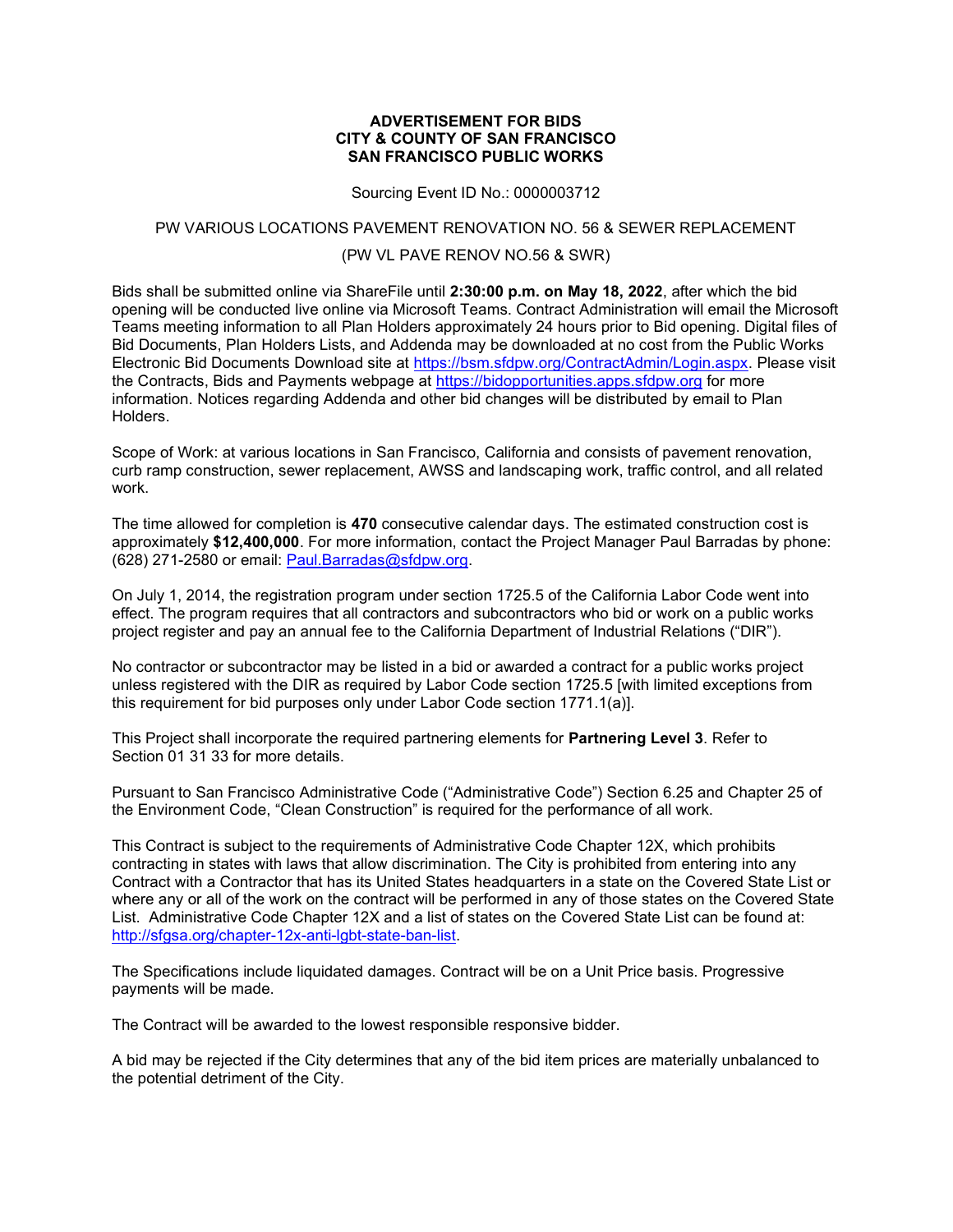Bid discounts may be applied as per Administrative Code Chapter 14B. LBE Subcontracting Participation Requirement is 20%. For details, contact Finbarr Jewell by email at Finbarr.Jewell@sfgov.org. In accordance with Administrative Code Chapter 14B requirements, all bidders shall submit documented good faith efforts with their bids, except those who exceed the above stated LBE Subcontracting Participation Requirement by 35%. Bidders must achieve 80 out of 100 points to be deemed responsive. Bidders will receive 15 points for attending the pre-bid conference, if scheduled. Refer to CMD Form 2B.

## A pre-bid meeting will be held by conference call on Thursday, April 28, 2022 starting at 11:00 am.

Refer to Section 00 21 13 Appendix B for a guide to joining a Microsoft Teams meeting.

# Microsoft Teams Meeting

Call in (audio only) +1 415-906-4659,,691431932# United States, San Francisco Phone Conference ID: 691 431 932#

## OR

Join on your computer or mobile app Click here to join the meeting

For information on the City's Contractor Development Program, call (415) 986-3999 or email cdp@imwis.com.

A corporate surety bond or certified check for ten percent (10%) of the amount bid must accompany each bid. Administrative Code Section 6.22(a) requires all construction greater than \$25,000 to include performance and payment bonds for 100% of the contract award.

 $\mathcal{L}_\mathcal{L} = \{ \mathcal{L}_\mathcal{L} = \{ \mathcal{L}_\mathcal{L} = \{ \mathcal{L}_\mathcal{L} = \{ \mathcal{L}_\mathcal{L} = \{ \mathcal{L}_\mathcal{L} = \{ \mathcal{L}_\mathcal{L} = \{ \mathcal{L}_\mathcal{L} = \{ \mathcal{L}_\mathcal{L} = \{ \mathcal{L}_\mathcal{L} = \{ \mathcal{L}_\mathcal{L} = \{ \mathcal{L}_\mathcal{L} = \{ \mathcal{L}_\mathcal{L} = \{ \mathcal{L}_\mathcal{L} = \{ \mathcal{L}_\mathcal{$ 

Class "A" license is required to bid.

In accordance with Administrative Code Chapter 6, no bid is accepted and no contract in excess of Threshold is awarded by the City and County of San Francisco until such time as the Mayor or the Mayor's designee approves the contract for award, and the Director of Public Works then issues an order of award. Pursuant to Charter Section 3.105, all contract awards are subject to certification by the Controller as to the availability of funds.

Minimum wage rates for this project must comply with the current General Prevailing Wage as determined by the State Department of Industrial Relations. Minimum wage rates other than applicable to General Prevailing Wage must comply with Administrative Code Chapter 12P, Minimum Compensation Ordinance. In addition, the San Francisco Citywide Project Labor Agreement (PLA) became effective on July 14, 2020. This Contract is a Covered Project and Bidders are advised that the PLA is incorporated into the contract documents. More information about the PLA can be found at: https://sfgov.org/olse/citywide-project-labor-agreement.

This Project is subject to the requirements of the San Francisco Local Hiring Policy for Construction (''Policy'') as set forth in Administrative Code Section 6.22(g). Bidders are hereby advised that the requirements of the Policy will be incorporated as a material term of any contract awarded for the Project. Refer to Section 00 73 30 of the Project Manual for more information.

Bidders are hereby advised that the Contractor to whom the Contract is awarded must be certified by the Contract Monitoring Division as being in compliance with the Equal Benefits Provisions of Chapter 12B of the Administrative Code within two weeks after notification of award.